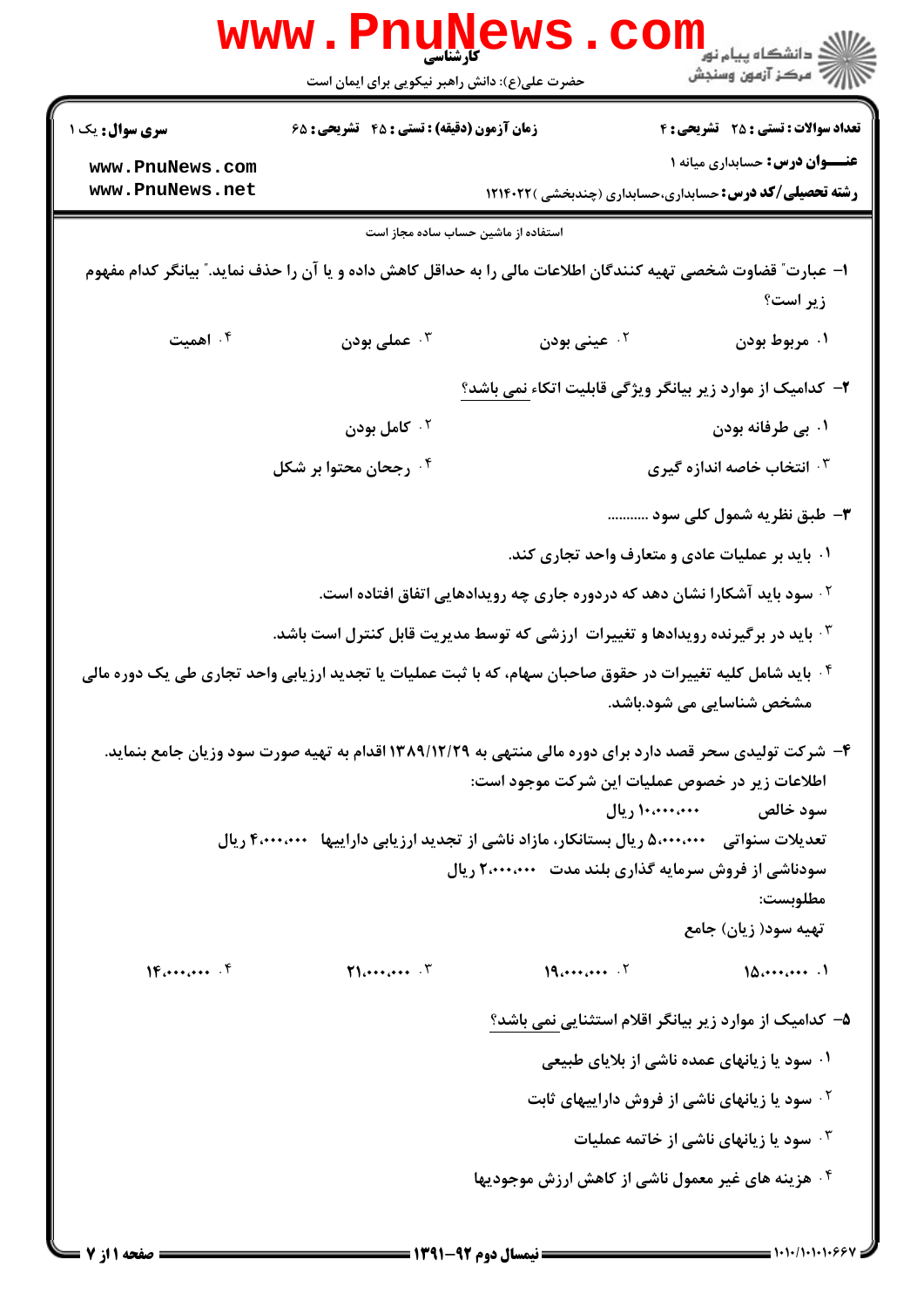|                                                              | www.PnuNews.<br>حضرت علی(ع): دانش راهبر نیکویی برای ایمان است | COI                                                                                                                                                                                                            | الاد دانشگاه پيام نور <mark>−ا</mark><br>  <i>  &gt;</i> مرکز آزمون وسنجش                                                                                                                                                                                                  |
|--------------------------------------------------------------|---------------------------------------------------------------|----------------------------------------------------------------------------------------------------------------------------------------------------------------------------------------------------------------|----------------------------------------------------------------------------------------------------------------------------------------------------------------------------------------------------------------------------------------------------------------------------|
| <b>سری سوال : ۱ یک</b><br>www.PnuNews.com<br>www.PnuNews.net | زمان آزمون (دقیقه) : تستی : ۴۵ گشریحی : ۶۵                    |                                                                                                                                                                                                                | <b>تعداد سوالات : تستی : 25 - تشریحی : 4</b><br><b>عنـــوان درس:</b> حسابداری میانه ۱<br><b>رشته تحصیلی/کد درس:</b> حسابداری،حسابداری (چندبخشی )۱۲۱۴۰۲۲                                                                                                                    |
|                                                              | ، بدهیها براساس  و حقوق صاحبان سهام برحسب  طبقه               |                                                                                                                                                                                                                | ۶– در ترازنامه، معمولاً داراییها به ترتیب<br>بندی و گزارش می شوند.                                                                                                                                                                                                         |
|                                                              | <sup>۲</sup> ۰ ایجاد نقدینگی، تاریخ پرداخت و اهمیت            |                                                                                                                                                                                                                | ۰۱ ایجاد نقدینگی، کاهش بقاء و تاریخ پرداخت                                                                                                                                                                                                                                 |
|                                                              | ۰۴ کاهش نقدینگی، تاریخ پرداخت و اهمیت                         |                                                                                                                                                                                                                | ۰ <sup>۳ ک</sup> اهش نقدینگی، تاریخ سررسید و کاهش بقاء                                                                                                                                                                                                                     |
|                                                              |                                                               | ۷– در صورتی که یک واحد تجاری دارای سه حساب بانکی مختلف باشد و مانده یکی از حسابهای بانکی بستانکار و خالص<br>مانده ها بدهکار باشد، در این صورت حساب بانکی دارای مانده بستانکار در کدام سرفصل حساب منعکس می شود؟ |                                                                                                                                                                                                                                                                            |
|                                                              |                                                               | ۰۱ بعنوان اضافه برداشت بانکی تحت عنوان بدهی جاری منعکس می شود.                                                                                                                                                 |                                                                                                                                                                                                                                                                            |
|                                                              |                                                               |                                                                                                                                                                                                                | <sup>۲.</sup> در سرفصل حساب سایر داراییها منعکس می شود.                                                                                                                                                                                                                    |
|                                                              |                                                               | ۰۳ بدلیل اشتباه بودن مانده حساب مزبور می بایست اصلاح شود.                                                                                                                                                      |                                                                                                                                                                                                                                                                            |
|                                                              |                                                               |                                                                                                                                                                                                                | ۰۴ در سرفصل دارایی جاری منعکس می شود.                                                                                                                                                                                                                                      |
|                                                              |                                                               | ۸- مبنای ارزشگذاری کدامیک از حسابهای زیر اشتباه می باشد؟                                                                                                                                                       |                                                                                                                                                                                                                                                                            |
|                                                              | <b>10 موجودیها - ارزش متعارف</b>                              |                                                                                                                                                                                                                | ۰۱ موجودی نقد- ارزش جاری                                                                                                                                                                                                                                                   |
|                                                              | ۰۴ بدهیهای بلند مدت – ارزش فعلی                               |                                                                                                                                                                                                                | ۰ <sup>۳</sup> حسابهای دریافتنی - ارزش خالص بازیافتنی                                                                                                                                                                                                                      |
|                                                              |                                                               | ۹- کدامیک از موارد زیر بیانگر جریان نقدی ناشی از فعالیت سرمایه گذاری می باشد؟                                                                                                                                  |                                                                                                                                                                                                                                                                            |
|                                                              | <sup>۲ .</sup> انتشار سهام                                    |                                                                                                                                                                                                                | ۰۱ اعطای وام                                                                                                                                                                                                                                                               |
|                                                              | ۰۴ پرداخت اقساط اجاره های بلندمدت                             |                                                                                                                                                                                                                | انتشار اوراق قرضه $\cdot$ ۳                                                                                                                                                                                                                                                |
|                                                              |                                                               | $\Delta$ , $\cdots$ , $\cdots$<br>$1,0 \cdots, \cdots$<br>.<br>$9 \cdots$<br>$9, \ldots, \ldots$<br>$\Lambda \cdots$ , $\cdots$                                                                                | اطلاعات زیر از دفاتر شرکت سهامی بابل استخراج شده است:<br>افز ایش در حسابهای دریافتنی<br>مطالبات سوخت شده<br>ذخیر ِه مطالبات مشکوک الوصول ابتدای سال<br>هزينه مطالبات مشكوك الوصول<br>فروش<br>برگشت از فروش و تخفیفات<br>با توجه به اطلاعات فوق به سوالات ۱۰و ۱۱ پاسخ دهید: |
|                                                              |                                                               |                                                                                                                                                                                                                | ۱۰– وجه دریافتی از مشتریان چند ریال می باشد؟                                                                                                                                                                                                                               |
| ۴. ۴۰۰٬۰۰۰ ریال                                              | ۰۳ میلی ۲۰۰،۰۰۰ ریال                                          | ۰۲ <i>۴۰۰٬۰۰۰ و</i> یال                                                                                                                                                                                        | ۰۱ ۸۰۰٬۰۰۰ ریال                                                                                                                                                                                                                                                            |
|                                                              |                                                               |                                                                                                                                                                                                                | 11- افزایش در خالص حسابهای دریافتنی چند ریال می باشد؟                                                                                                                                                                                                                      |
| $F_1, \ldots, F_n$                                           | $\Delta \cdot Y \cdot \cdot \cdot \cdot \cdot \cdot \cdot$    | $F.A \cdots \cdots$                                                                                                                                                                                            | $\Delta$                                                                                                                                                                                                                                                                   |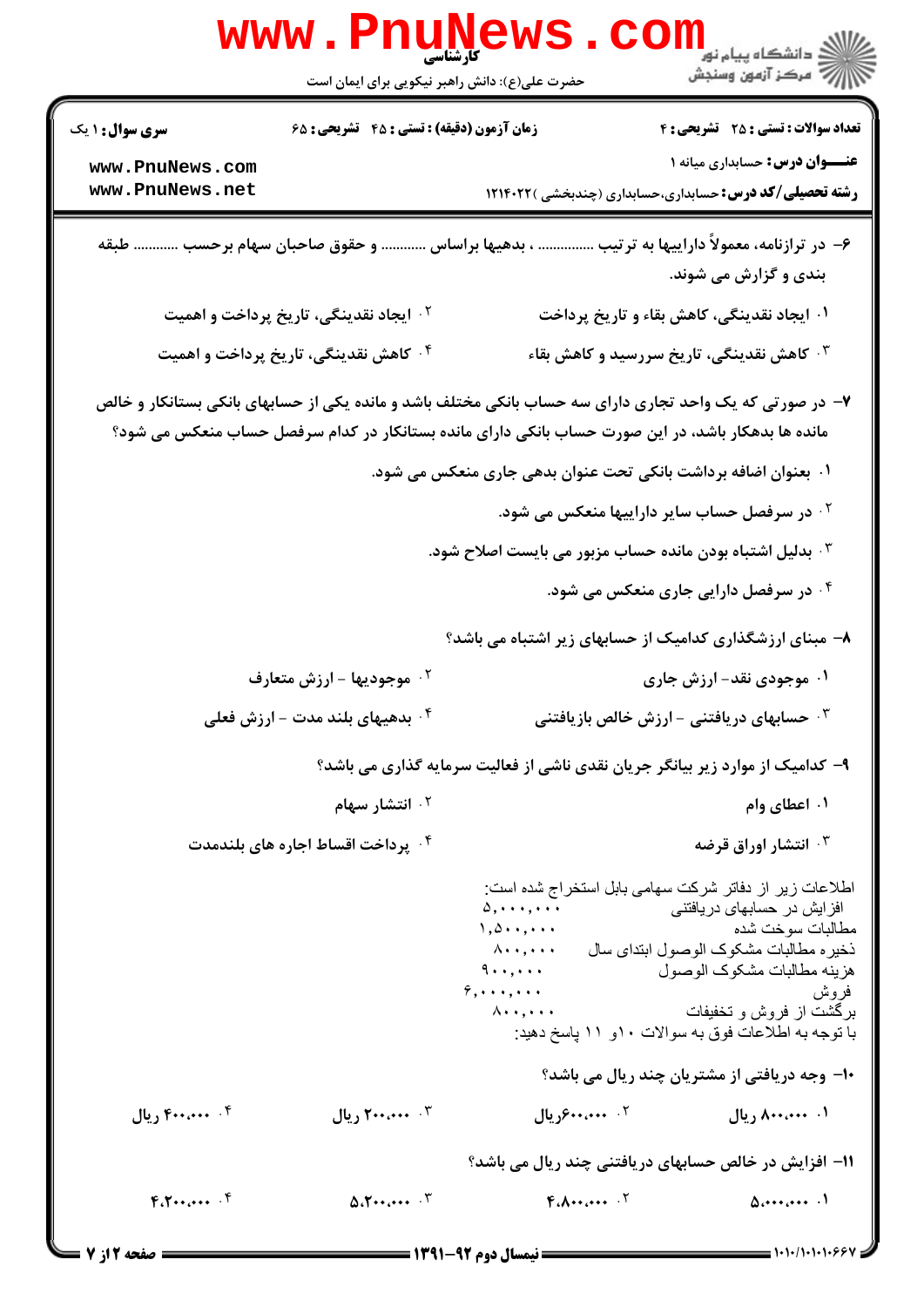| زمان آزمون (دقیقه) : تستی : ۴۵ گشریحی : ۶۵<br><b>تعداد سوالات : تستی : 25 ۔ تشریحی : 4</b><br><b>سری سوال :</b> ۱ یک<br><b>عنـــوان درس:</b> حسابداری میانه ۱<br>www.PnuNews.com<br>www.PnuNews.net<br><b>رشته تحصیلی/کد درس:</b> حسابداری،حسابداری (چندبخشی )۱۲۱۴۰۲۲<br>۱۲– هنگامی که بانک به هر دلیل مبلغی از حساب شرکت برداشت نماید، این موضوع چگونه به شرکت اطلاع داده می شود؟<br>۰۱ از طریق اعلامیه بستانکار<br>۰۲ از طریق صورتحساب<br>۰ <sup>۳</sup> از طریق اعلامیه بدهکار<br>۰ <sup>۴</sup> از طریق تاییدیه بانکی<br>۱۳– در صورتی که موسسه هیچ گونه مبلغی به عنوان کسری صندوق به صندوقدار نپردازد در این حالت، مانده بدهکار حساب |
|------------------------------------------------------------------------------------------------------------------------------------------------------------------------------------------------------------------------------------------------------------------------------------------------------------------------------------------------------------------------------------------------------------------------------------------------------------------------------------------------------------------------------------------------------------------------------------------------------------------------------------------|
|                                                                                                                                                                                                                                                                                                                                                                                                                                                                                                                                                                                                                                          |
|                                                                                                                                                                                                                                                                                                                                                                                                                                                                                                                                                                                                                                          |
|                                                                                                                                                                                                                                                                                                                                                                                                                                                                                                                                                                                                                                          |
|                                                                                                                                                                                                                                                                                                                                                                                                                                                                                                                                                                                                                                          |
| کسور و اضافات صندوق به عنوان تلقی می شود.                                                                                                                                                                                                                                                                                                                                                                                                                                                                                                                                                                                                |
| ۰۲ در آمد<br>۰۱ هزینه                                                                                                                                                                                                                                                                                                                                                                                                                                                                                                                                                                                                                    |
| برداشت $\cdot$<br>۰ <sup>۴ ژ</sup> بتی صورت نمی گیرد                                                                                                                                                                                                                                                                                                                                                                                                                                                                                                                                                                                     |
| ۱۴– هنگامی که از تنخواه گردان با مبلغ ثابت استفاده می شود، مبلغ حساب تنخواه در دفاتر همیشه ثابت است مگر در :                                                                                                                                                                                                                                                                                                                                                                                                                                                                                                                             |
| ۰۱ هنگام ارائه اسناد هزینه به حسابداری به منظور تجدید تنخواه گردان.                                                                                                                                                                                                                                                                                                                                                                                                                                                                                                                                                                      |
| <b>گ هنگام دریافت وجه پس از ارائه اسناد هزینه</b>                                                                                                                                                                                                                                                                                                                                                                                                                                                                                                                                                                                        |
| هنگام بستن حسابهای موقت پایان دوره $\cdot$                                                                                                                                                                                                                                                                                                                                                                                                                                                                                                                                                                                               |
| ۰۴ هنگامی که تصمیم به افزایش و یا کاهش آن گرفته شود.                                                                                                                                                                                                                                                                                                                                                                                                                                                                                                                                                                                     |
| مجحمو عه سر مایه گذاری جاری شرکت مژده در پایان سال ۸۹ و ۹۰ به شرح زیر می باشد:<br>۲۹ اسفند_سال ۱۳۸۹ ـريال<br><u>۲۹ اسفند ۱۳۹۰ - ریال</u><br>بها <i>ی</i> تمام شده ___ ارزش بازار<br>بهای تمام شده _ ارزش بازار<br>$\lambda, \ldots$ $\lambda, \ldots$<br>$\lambda, \ldots$ $\lambda, \ldots$<br>سهام شركت الف<br>$Y_{\alpha}, \ldots$ $Y_{\alpha}, \ldots$<br>$10, \ldots$ $1, \ldots$<br>سهام شركت ب                                                                                                                                                                                                                                    |
| با توجه به اطلاعات فوق به سوالات ۱۵الی ۱۷پاسخ دهید:                                                                                                                                                                                                                                                                                                                                                                                                                                                                                                                                                                                      |
| ۱۵– با فرض استفاده از روش ارزش بازار در پایان سال ۱۳۸۹                                                                                                                                                                                                                                                                                                                                                                                                                                                                                                                                                                                   |
| ۰۱ هزینه کاهش ارزش ۳،۰۰۰ ریال بدهکار می باشد                                                                                                                                                                                                                                                                                                                                                                                                                                                                                                                                                                                             |
| <sup>۲.</sup> هزینه کاهش ارزش ۵،۰۰۰ ریال بدهکار می باشد                                                                                                                                                                                                                                                                                                                                                                                                                                                                                                                                                                                  |
| ۰ <sup>۳ .</sup> ذخیره کاهش ارزش ۲،۰۰۰ ریال بستانکار می باشد                                                                                                                                                                                                                                                                                                                                                                                                                                                                                                                                                                             |
| ۰۴ هزینه کاهش ارزش مبلغ ۲٬۰۰۰ ریال بدهکار می باشد                                                                                                                                                                                                                                                                                                                                                                                                                                                                                                                                                                                        |
| ۱۶- با توجه به اطلاعات بالا در پایان سال ۹۰ لازم است                                                                                                                                                                                                                                                                                                                                                                                                                                                                                                                                                                                     |
| <sup>۲.</sup> ارزشیابی سهام آلفا ۳٬۰۰۰ ریال بدهکار خواهد شد<br>۰۱ ارزشیابی سهام بتا ۱۰،۰۰۰ ریال بستانکار خواهد شد.                                                                                                                                                                                                                                                                                                                                                                                                                                                                                                                       |
| ارزشیابی سهام بتا ۱۰،۰۰۰ ریال بدهکار خواهد شد. $^\circ$<br>۰۴ ارزشیابی سهام آلفا ۳،۰۰۰ ریال بستانکار خواهد شد.                                                                                                                                                                                                                                                                                                                                                                                                                                                                                                                           |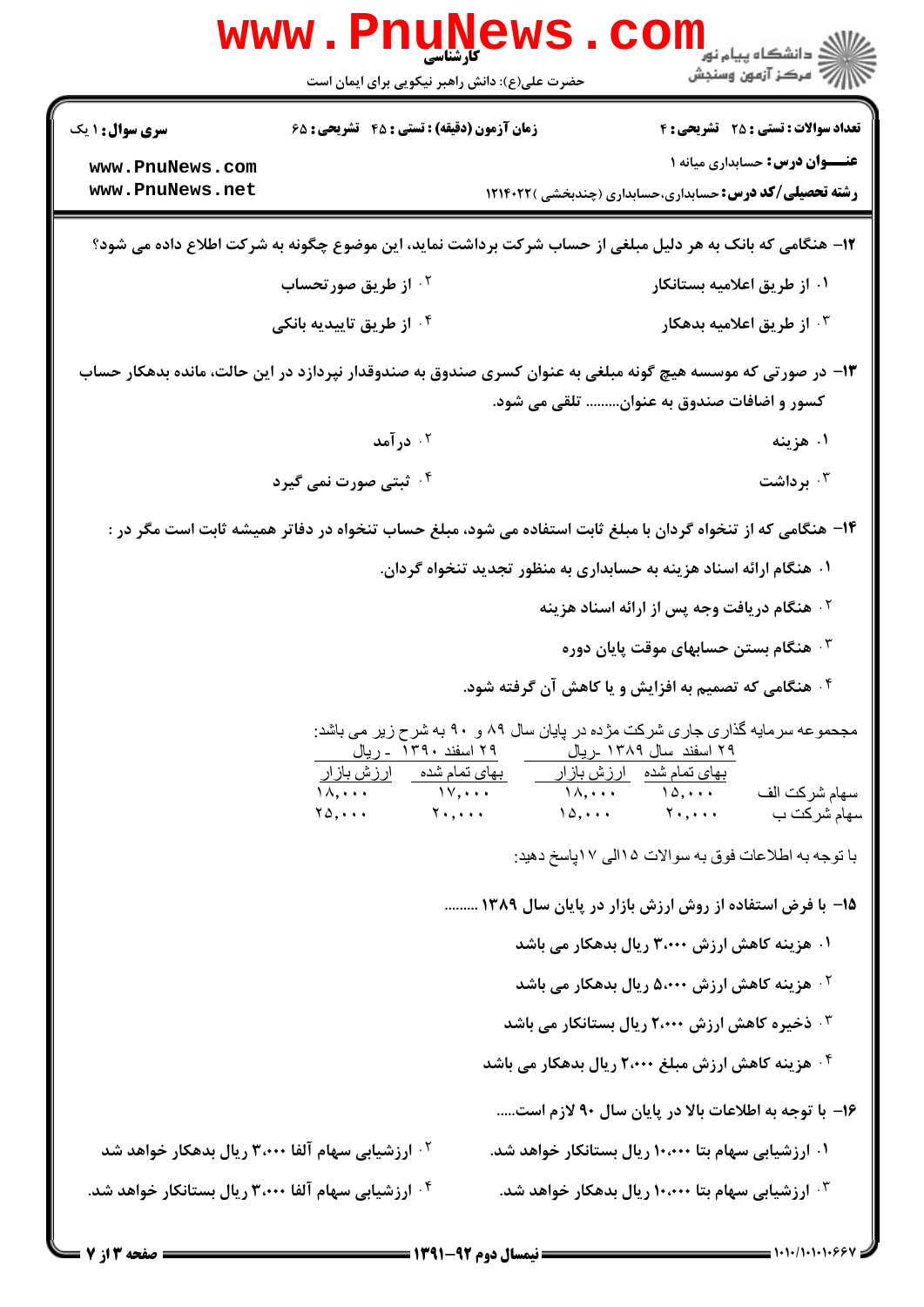|                              | <b>WWW.PNUNE</b><br>کارشناسی<br>حضرت علی(ع): دانش راهبر نیکویی برای ایمان است                                                                                                                                             |                                                                                                                                   | ڪ دانشڪاه پيا <sub>م</sub> نور<br><mark>ر</mark> 7 مرڪز آزمون وسنڊش |
|------------------------------|---------------------------------------------------------------------------------------------------------------------------------------------------------------------------------------------------------------------------|-----------------------------------------------------------------------------------------------------------------------------------|---------------------------------------------------------------------|
| <b>سری سوال : ۱ یک</b>       | زمان آزمون (دقیقه) : تستی : ۴۵ گشریحی : ۶۵                                                                                                                                                                                |                                                                                                                                   | <b>تعداد سوالات : تستی : 25 - تشریحی : 4</b>                        |
| www.PnuNews.com              |                                                                                                                                                                                                                           |                                                                                                                                   | <b>عنـــوان درس:</b> حسابداری میانه ۱                               |
| www.PnuNews.net              |                                                                                                                                                                                                                           | <b>رشته تحصیلی/کد درس:</b> حسابداری،حسابداری (چندبخشی )۱۲۱۴۰۲۲                                                                    |                                                                     |
|                              | ۱۷– در صورتی که شرکت مژده از روش اقل بهای تمام شده یا خالص ارزش استفاده نماید، در پایان سال ۹۰ لازم است                                                                                                                   |                                                                                                                                   |                                                                     |
|                              |                                                                                                                                                                                                                           | ۰۱ حساب ذخیره کاهش ارزش به مبلغ ۲٬۰۰۰ ریال بدهکار خواهد شد.                                                                       |                                                                     |
|                              |                                                                                                                                                                                                                           | <sup>۲.</sup> حساب ذخیره کاهش ارزش به مبلغ ۲٬۰۰۰ بستانکار خواهد شد.                                                               |                                                                     |
|                              |                                                                                                                                                                                                                           | $\cdot$ حساب ذخیره کاهش ارزش نیازی به ثبت ندارد. $\cdot$                                                                          |                                                                     |
|                              |                                                                                                                                                                                                                           | ۰۴ حساب ذخیره کاهش ارزش به مبلغ ۵،۰۰۰ ریال بدهکار خواهد شد.                                                                       |                                                                     |
|                              | مانده حسابهای دریافتنی شرکت سارا در پایان سال ۱۳۹۰ معادل مبلغ ۳٬۰۰۰٬۰۰۰ ریال و مانده حساب ذخیره مطالبات مشکوک<br>الوصول در ابتدای سال ۱٫۰۰۰٫۰۰۰ ریال بستانکار بوده است در صورتی که مطالبات سوخت شده طی سال ۵۰۰٫۰۰۰ ریال و | شرکت ۱۵% مانده حسابهای دریافتنی را بعنوان مطالبات مشکوک الوصول تلقی می نماید<br>با توجه به اطلاعات فوق به سوال ۱۸ و ۱۹ پاسخ دهید: |                                                                     |
|                              | ۱۸- مانده حساب ذخیره مطالبات مشکوک الوصول در پایان سال ۱۳۹۰ چند ریال می باشد؟                                                                                                                                             |                                                                                                                                   |                                                                     |
| $\Delta$                     | $1.0 \cdots \cdots$ $\cdot$                                                                                                                                                                                               | $F\Delta \cdot \cdots$ . $V$                                                                                                      | $\Delta$ 1                                                          |
|                              |                                                                                                                                                                                                                           | ۱۹- با توجه به اطلاعات سوال بالا کدامیک از موارد زیر صحیح می باشد؟                                                                |                                                                     |
|                              |                                                                                                                                                                                                                           | ۰۱ هزینه مطالبات مشکوک الوصول ۴۵۰،۰۰۰ ریال بدهکار می باشد.                                                                        |                                                                     |
|                              |                                                                                                                                                                                                                           | <sup>7</sup> · هزينه مطالبات مشكوك الوصول ۵۰۰٬۰۰۰ ريال بدهكار مي باشد.                                                            |                                                                     |
|                              |                                                                                                                                                                                                                           | ۰ <sup>۳</sup> هزینه مطالبات مشکوک الوصول ۵۰،۰۰۰ ریال بدهکار می باشد.                                                             |                                                                     |
|                              |                                                                                                                                                                                                                           | ۰۴ ذخیره مطالبات مشکوک الوصول ۵۰،۰۰۰ ریال بدهکار می باشد.                                                                         |                                                                     |
|                              | +۲- در روش دائمی ثبت موجودی کالا هنگام پرداخت هزینه حمل کدامیک از موارد زیر بدهکار می شود؟                                                                                                                                |                                                                                                                                   |                                                                     |
| ۰ <sup>۴</sup> برگشت از خرید | ۰ <sup>۳</sup> خرید کالا                                                                                                                                                                                                  | ۰ <sup>۲</sup> موجودی کالا                                                                                                        | ۰۱ هزینه حمل                                                        |
|                              | <b>۲۱</b> - با توجه به اطلاعات زیر ارزش موجودی کالای پایان دوره شرکت ارغوان را برآورد نمایید:                                                                                                                             |                                                                                                                                   |                                                                     |
|                              |                                                                                                                                                                                                                           |                                                                                                                                   |                                                                     |
|                              |                                                                                                                                                                                                                           |                                                                                                                                   | هزينه حمل ۵۰،۰۰۰                                                    |
|                              |                                                                                                                                                                                                                           | $\mathbf{y}_i$ and $\mathbf{y}_i$ are the set of $\mathbf{y}_i$                                                                   | فروش خالص                                                           |
|                              |                                                                                                                                                                                                                           |                                                                                                                                   | موجودی ابتدای دوره ۳۰۰،۰۰۰                                          |
|                              |                                                                                                                                                                                                                           | در صورتیکه نسبت سود ناخالص به فروش ۳۰٪ باشد.                                                                                      |                                                                     |
|                              |                                                                                                                                                                                                                           |                                                                                                                                   | مطلوبست:                                                            |
|                              |                                                                                                                                                                                                                           |                                                                                                                                   | محاسبه موجودی کالای پایان دوره                                      |
| $T\Delta t$                  | $\mathbf{r} \cdot \mathbf{r} \cdot \mathbf{r}$                                                                                                                                                                            | $\Upsilon \Delta \cdot \cdots$ $\vdots$                                                                                           | $T_{i+1}$ .                                                         |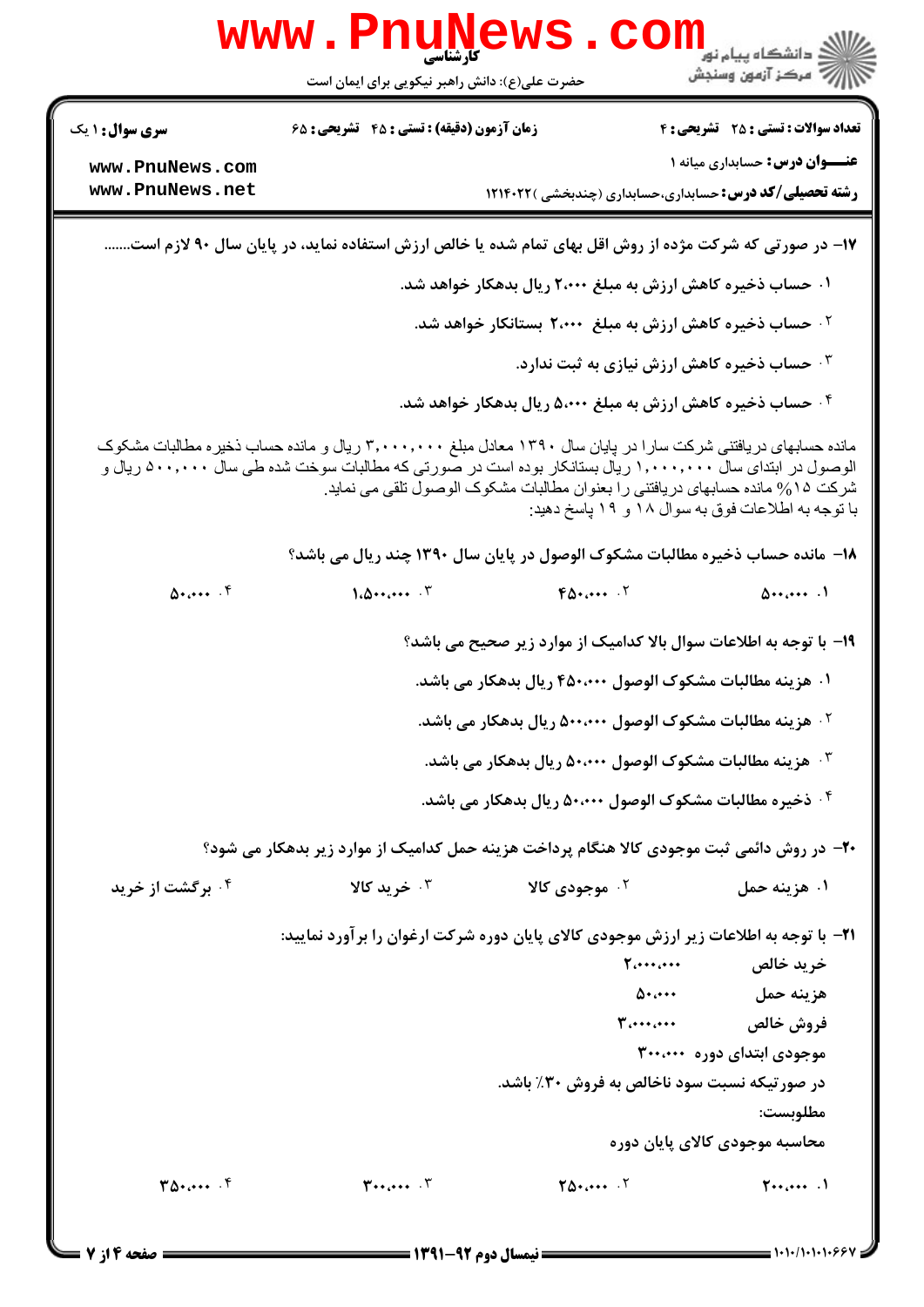|                        |                  | <b>WWW.Pnung</b>                                                                               |      |                                | ڪ دانشڪاه پيا <sub>م</sub> نور<br>۾ مرڪز آزمون وسنڊش                                                                       |  |
|------------------------|------------------|------------------------------------------------------------------------------------------------|------|--------------------------------|----------------------------------------------------------------------------------------------------------------------------|--|
|                        |                  | حضرت علی(ع): دانش راهبر نیکویی برای ایمان است                                                  |      |                                |                                                                                                                            |  |
| <b>سری سوال : ۱ یک</b> |                  | <b>زمان آزمون (دقیقه) : تستی : 45 تشریحی : 68</b>                                              |      |                                | <b>تعداد سوالات : تستی : 25 - تشریحی : 4</b>                                                                               |  |
| www.PnuNews.com        |                  |                                                                                                |      |                                | <b>عنـــوان درس:</b> حسابداری میانه ۱                                                                                      |  |
| www.PnuNews.net        |                  |                                                                                                |      |                                | <b>رشته تحصیلی/کد درس:</b> حسابداری،حسابداری (چندبخشی )۱۲۱۴۰۲۲                                                             |  |
|                        |                  |                                                                                                |      |                                | ۲۲- در کدامیک از شرایط حمل، تحویل کالا و پرداخت وجه به طور همزمان انجام می گیرد.                                           |  |
| $COD.$ *               |                  | CIF.                                                                                           |      | $FOB \cdot Y$                  | C&F.1                                                                                                                      |  |
|                        |                  |                                                                                                |      |                                | <b>۲۳</b> - کدامیک از موارد زیر جزء بهای تمام شده زمین به حساب نمی آید؟                                                    |  |
| ۰۴ محوطه سازی          |                  | کارمزد دلالی $\cdot^{\mathsf{y}}$                                                              |      | ۰ <sup>۲</sup> هزینه های دفتری | ۰۱ تسطیح و خاکریزی                                                                                                         |  |
|                        |                  |                                                                                                |      |                                | ۲۴- کدامیک از مفروضات حسابداری بیانگر ثبت داراییها به بهای تمام شده به جای ارزش جاری می باشد؟                              |  |
|                        |                  | ۰ <sup>۲</sup> فرض دوره مالی                                                                   |      |                                | ۰۱ فرض تداوم فعالیت                                                                                                        |  |
|                        |                  | ۰ <sup>۴</sup> فرض تفکیک شخصیت                                                                 |      |                                | ۰۳ فرض واحد اندازه گیری                                                                                                    |  |
|                        |                  |                                                                                                |      |                                | <b>۲۵</b> – کدامیک از موارد زیر شرط لازم برای احتساب مخارج تأمین مالی در بهای تمام شده دارایی در حال ساخت <u>نمی باشد.</u> |  |
|                        |                  |                                                                                                |      |                                | ۰۱ برای دارایی مربوط مخارجی در حال انجام باشد.                                                                             |  |
|                        |                  | <sup>۲ .</sup> عملیات ساخت دارایی مورد نظر به اتمام رسیده باشد و دارایی آماده بهره برداری باشد |      |                                |                                                                                                                            |  |
|                        |                  |                                                                                                |      |                                | ۰۳ مخارج تأمین مالی در حال وقوع باشد.                                                                                      |  |
|                        |                  |                                                                                                |      |                                | <sup>۴ .</sup> فعالیتهای لازم برای آماده سازی دارایی مربوط جهت استفاده مورد نظر یا فروش در جریان باشد.                     |  |
|                        |                  | سوالات تشريحي                                                                                  |      |                                |                                                                                                                            |  |
| ۱،۰۰ نمره              |                  |                                                                                                |      |                                | ۱– اطلاعات زیر در خصوص شرکت تولیدی هم وطن موجود است:                                                                       |  |
|                        | مبلغ – ريال      |                                                                                                | ∥شرح | مبلغ - ريال                    | شرح                                                                                                                        |  |
|                        | 7.0              | بهای تمام شده کالای فروش رفته                                                                  |      | $F_{i*+1}$                     | فروش                                                                                                                       |  |
|                        | $F_{\cdots}$     | افزایش در حسابهای دریافتنی                                                                     |      |                                | کاهش در پیش دریافت ¶۵۰۰،۰۰۰                                                                                                |  |
|                        | $\Delta \Lambda$ | کاهش در حسابهای پرداختنی                                                                       |      | $F\Delta\cdot\cdots$           | افزایش در پیش                                                                                                              |  |

||کاهش در حسابهای پرداختنی  $f_0, \ldots$ ||فزایش در پیش |پر داخت ||برگشت از فروش و تخفیفات |کاهش در موجودی کالا ||۳۵۰،۰۰۰

مطلوبست :

الف) وجه نقد دریافتی از مشتریان طبق روش مستقیم ب) وجه نقد پرداختی بابت خرید طبق روش مستقیم

 $\gamma$ ...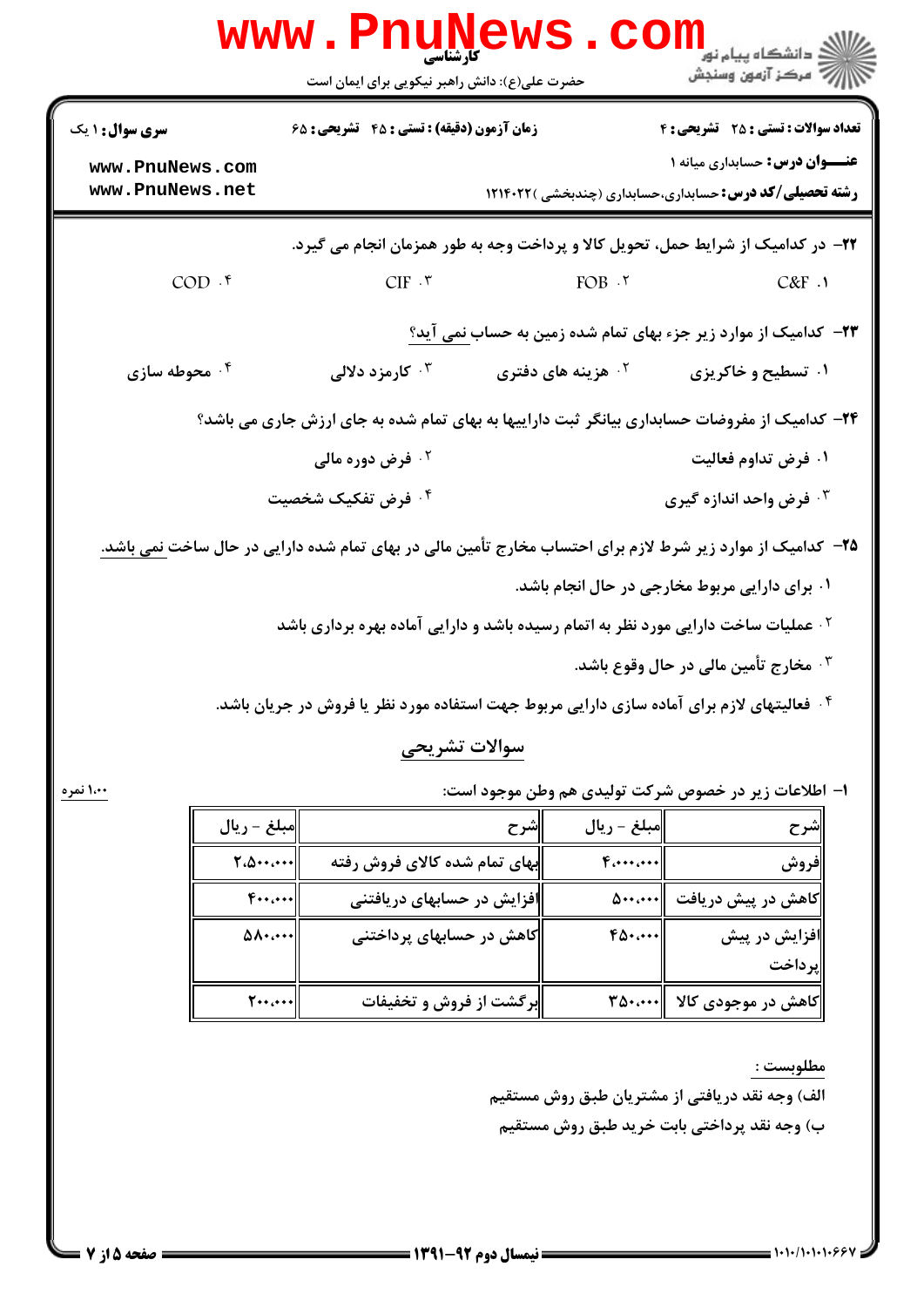|                        | <b>www.Pnur</b>                                                                                    |                               |                                               |                                                                                            |       | د دانشگاه پيام نو <b>ر</b>                   |
|------------------------|----------------------------------------------------------------------------------------------------|-------------------------------|-----------------------------------------------|--------------------------------------------------------------------------------------------|-------|----------------------------------------------|
|                        |                                                                                                    |                               | حضرت علی(ع): دانش راهبر نیکویی برای ایمان است |                                                                                            |       | " مرڪز آزمون وسنڊش                           |
| <b>سری سوال : ۱ یک</b> |                                                                                                    |                               | زمان آزمون (دقیقه) : تستی : ۴۵ گشریحی : ۶۵    |                                                                                            |       | <b>تعداد سوالات : تستی : 25 - تشریحی : 4</b> |
|                        | www.PnuNews.com                                                                                    |                               |                                               |                                                                                            |       | <b>عنـــوان درس:</b> حسابداری میانه ۱        |
|                        | www.PnuNews.net                                                                                    |                               |                                               | <b>رشته تحصیلی/کد درس:</b> حسابداری،حسابداری (چندبخشی )۱۲۱۴۰۲۲                             |       |                                              |
| ۲،۵۰ نمره              | ۲- موجودی حساب بانکی شرکت بابلسر در تاریخ ۱۳۸۹/۱۲/۲۹ طبق دفاتر شرکت مبلغ ۵۰۰٬۰۰۰ ریال بدهکار و     |                               |                                               |                                                                                            |       |                                              |
|                        | طبق صور تحساب بانک مبلغ ۴۰۰،۰۰۰ ریال بستانکار می باشد. پس از تطبیق دفاتر شرکت و صور تحساب بانکی    |                               |                                               |                                                                                            |       |                                              |
|                        |                                                                                                    |                               |                                               |                                                                                            |       | اطلاعات زیر استخراج گردیده است:              |
|                        | الف) چکهای صادر شده شرکت که تا پایان ماه برای وصول به بانک ارائه نگردیده است مبلغ ۴۰۰،۰۰۰ ریال می  |                               |                                               |                                                                                            |       |                                              |
|                        |                                                                                                    |                               |                                               |                                                                                            |       | باشد.                                        |
|                        | ب) وجوه واریزی یکی از مشتریان به حساب بانکی که شرکت از آن بی اطلاع است مبلغ ۱٬۰۰۰٬۰۰۰ ریال می باشد |                               |                                               |                                                                                            |       |                                              |
|                        | ج) چکهای دریافتی از مشتریان به مبلغ ۸۰۰،۰۰۰ ریال که جهت وصول به بانک ارائه شده ولی بدلیل نبود      |                               |                                               |                                                                                            |       |                                              |
|                        |                                                                                                    |                               |                                               |                                                                                            |       | موجودی وصول نگردید.                          |
|                        | د) هزینه بانکی و کارمزد بانکی به مبلغ ۵۰،۰۰۰ ریال که توسط بانک از حساب برداشت شده است ولی در دفاتر |                               |                                               |                                                                                            |       |                                              |
|                        |                                                                                                    |                               |                                               |                                                                                            |       | شركت ثبت نشده است.                           |
|                        |                                                                                                    |                               |                                               | ه) در پایان وقت اداری تاریخ ۱۳۸۹/۱۲/۲۸٪ مبلغ ۹۵۰٬۰۰۰ ریال به حساب بانک واریز شده است که در |       |                                              |
|                        |                                                                                                    |                               |                                               |                                                                                            |       | صورتحساب بانک لحاظ نشده است.                 |
|                        | و) سفته بدون بهره آقای مصطفوی به مبلغ اسمی ۵۰۰٬۰۰۰ ریال که قبلاً نزد بانک تنزیل شده بود در تاریخ   |                               |                                               |                                                                                            |       |                                              |
|                        |                                                                                                    |                               |                                               | ۸۹/۱۲/۲۸ نکول و بانک مبلغ اسمی سفته ر ا از حساب جاری شرکت برداشت نموده است.                |       |                                              |
|                        |                                                                                                    |                               |                                               | مطلوبست: تهیه صورت مغایرت بانکی و انجام ثبتهای حسابداری در دفاتر                           |       |                                              |
|                        |                                                                                                    |                               |                                               |                                                                                            |       |                                              |
|                        |                                                                                                    |                               |                                               |                                                                                            |       |                                              |
|                        |                                                                                                    |                               |                                               |                                                                                            |       |                                              |
| ۲،۰۰ نمره              |                                                                                                    |                               |                                               | ۳- اطلاعات زیر از سوابق و مدارک موجودیهای شرکت محسن در تیر ماه سال ۸۶ به دست آمده است:     |       |                                              |
|                        | مبلغ                                                                                               | ∥نرخ                          | تعداد                                         |                                                                                            | شرح   | تاريخ                                        |
|                        | $\mathbf{y}$                                                                                       | $\mathcal{L}$                 | $\mathsf{r}$                                  | موجودی اول دوره                                                                            |       | $f(\cdot)$                                   |
|                        | F.A.                                                                                               | $\left\Vert \cdot\right\Vert$ | $\mathfrak{r}$ .                              |                                                                                            | إخريد | $F/\cdot \Delta$                             |

 $9.0...$ 

 $\mathbf{r}.\Delta \cdot \cdot$ 

 $11.$ 

 $14.$ 

با توجه به اطلاعات فوق، در صورتی که شرکت از سیستم ثبت دائمی موجودی کالا استفاده نماید مطلوبست :

۲۵

Δ٠

۲۵

 $\lambda$ 

محاسبه بهای تمام شده موجودی پایان دوره با استفاده از روش fifo ، lifo و میانگین موزون متحرک

 $F/\prime$ 

 $F/\Omega$ 

 $F/Y$ 

 $F/Y$ 

إفروش

خريد

إخريد

إفروش